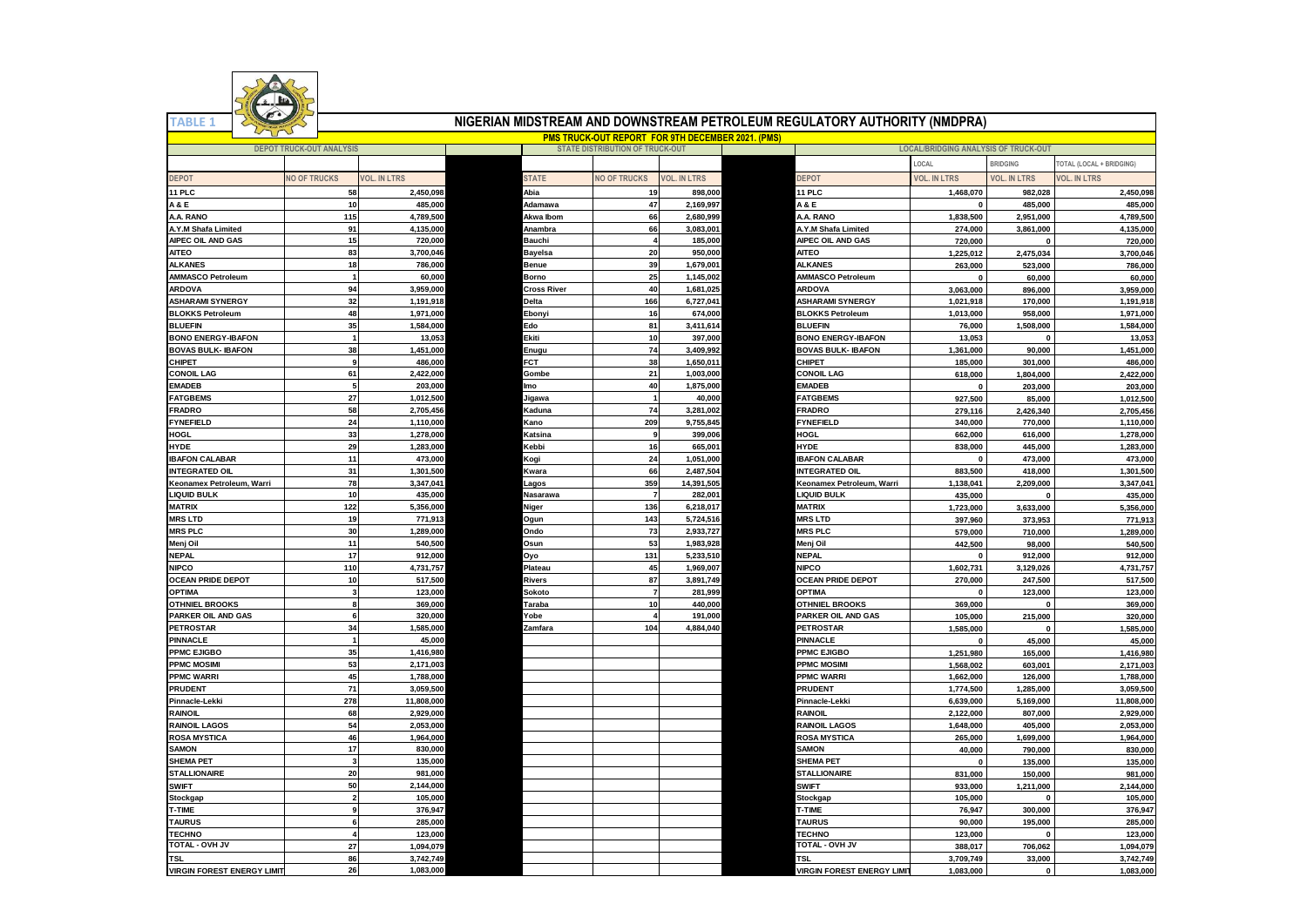| <b>WABECO</b> |       | 180,000    |  |       |            | <b>WABECO</b> | 90,000     | 90,000     | 180,000    |
|---------------|-------|------------|--|-------|------------|---------------|------------|------------|------------|
| <b>WOSBAB</b> | 41    | 1,542,000  |  |       |            | <b>WOSBAB</b> | 1,542,000  |            | 1,542,000  |
|               |       |            |  |       |            |               |            |            |            |
|               |       |            |  |       |            |               |            |            |            |
|               |       |            |  |       |            |               |            |            |            |
|               |       |            |  |       |            |               |            |            |            |
|               |       |            |  |       |            |               |            |            |            |
|               |       |            |  |       |            |               |            |            |            |
|               |       |            |  |       |            |               |            |            |            |
|               |       |            |  |       |            |               |            |            |            |
|               |       |            |  |       |            |               |            |            |            |
|               | 2,330 | 99,724,040 |  | 2,330 | 99,724,040 | <b>TOTAL</b>  | 51,659,096 | 48,064,944 | 99,724,040 |

**1 TO AVOID DOUBLE COUNTING BRIDGING RECEIPT VOLUME SHOULD NOT BE ADDED TO TRUCK-OUT VOLUME BECAUSE IT HAD BEEN ACCOUNTED FOR IN THE PREVIOUS DAYS TRUCK-OUT REPORT**

| <b>TABLE 2</b>            | NIGERIAN MIDSTREAM AND DOWNSTREAM PETROLEUM REGULATORY AUTHORITY (NMDPRA) |                                      |                                          |                                                           |                        |                                    |                                   |                                   |  |  |
|---------------------------|---------------------------------------------------------------------------|--------------------------------------|------------------------------------------|-----------------------------------------------------------|------------------------|------------------------------------|-----------------------------------|-----------------------------------|--|--|
|                           |                                                                           |                                      |                                          | <b>PMS DISPATCHES REPORT FOR 9TH DECEMBER 2021. (PMS)</b> |                        |                                    |                                   |                                   |  |  |
|                           | <b>DEPOT DISPATCHES ANALYSIS</b>                                          |                                      |                                          |                                                           |                        | <b>STATE RECEIPT OF DISPATCHES</b> |                                   |                                   |  |  |
|                           | <b>LOCAL COMPONENT</b>                                                    | <b>BRIDGING RECEIPT</b><br>COMPONENT | TOTAL<br><b>LOCAL + BRIDGING RECEIPT</b> |                                                           | <b>LOCAL COMPONENT</b> |                                    | <b>BRIDGING RECEIPT COMPONENT</b> | TOTAL<br>LOCAL + BRIDGING RECEIPT |  |  |
| DEPO <sub>1</sub>         | <b>VOL. IN LTRS</b>                                                       | VOL IN LTRS                          | <b>VOL. IN LTRS</b>                      | <b>STATE</b>                                              | <b>VOL. IN LTRS</b>    | <b>STATE</b>                       | <b>VOL. IN LTRS</b>               | <b>VOL IN LTRS</b>                |  |  |
| <b>11 PLC</b>             | 1,468,070                                                                 |                                      | 1,468,070                                | Abia                                                      | 341,000 Abia           |                                    | 125,000                           | 466,000                           |  |  |
| A & E                     | $\mathbf 0$                                                               |                                      | $\Omega$                                 | Adamawa                                                   |                        | 0 Adamawa                          | 1.765.363                         | 1,765,363                         |  |  |
| A.A. RANO                 | 1,838,500                                                                 |                                      | 1,838,500                                | Akwa Ibom                                                 |                        | 2,551,000 Akwa Ibom                |                                   | 2,551,000                         |  |  |
| A.Y.M Shafa Limited       | 274,000                                                                   |                                      | 274,000                                  | Anambra                                                   |                        | 360,000 Anambra                    | 1,824,004                         | 2,184,004                         |  |  |
| AIPEC OIL AND GAS         | 720,000                                                                   |                                      | 720,000                                  | <b>Bauchi</b>                                             |                        | 0 Bauchi                           | 1,457,000                         | 1,457,000                         |  |  |
| <b>AITEO</b>              | 1,225,012                                                                 |                                      | 1,225,012                                | <b>Bayelsa</b>                                            |                        | 490,000 Bayelsa                    |                                   | 490,000                           |  |  |
| <b>ALKANES</b>            | 263,000                                                                   |                                      | 263,000                                  | Benue                                                     |                        | 0 Benue                            | 1,935,000                         | 1,935,000                         |  |  |
| <b>AMMASCO Petroleum</b>  | $\Omega$                                                                  |                                      | $\Omega$                                 | Borno                                                     |                        | 0 Borno                            | 715,001                           | 715,001                           |  |  |
| <b>ARDOVA</b>             | 3,063,000                                                                 |                                      | 3,063,000                                | <b>Cross River</b>                                        |                        | 1,291,000 Cross River              |                                   | 1,291,000                         |  |  |
| <b>ASHARAMI SYNERGY</b>   | 1,021,918                                                                 |                                      | 1,021,918                                | Delta                                                     | 6,435,041 Delta        |                                    | 667,000                           | 7,102,041                         |  |  |
| <b>BLOKKS Petroleum</b>   | 1,013,000                                                                 |                                      | 1,013,000                                | Ebonyi                                                    |                        | 90,000 Ebonyi                      | 230,000                           | 320,000                           |  |  |
| <b>BLUEFIN</b>            | 76,000                                                                    |                                      | 76,000                                   | Edo                                                       | 3,066,616 Edo          |                                    | 365,002                           | 3,431,618                         |  |  |
| <b>BONO ENERGY-IBAFON</b> | 13,053                                                                    |                                      | 13,053                                   | Ekiti                                                     | 397,000 Ekiti          |                                    | 45,000                            | 442,000                           |  |  |
| <b>BOVAS BULK- IBAFON</b> | 1,361,000                                                                 |                                      | 1,361,000                                | Enugu                                                     | 365,000 Enugu          |                                    | 911,003                           | 1,276,003                         |  |  |
| <b>CHIPET</b>             | 185,000                                                                   |                                      | 185,000                                  | FCT                                                       |                        | 0 FCT                              | 3,932,018                         | 3,932,018                         |  |  |
| <b>CONOIL LAG</b>         | 618,000                                                                   |                                      | 618,000                                  | Gombe                                                     |                        | 0 Gombe                            | 454,575                           | 454,575                           |  |  |
| <b>EMADEB</b>             | $\mathbf{0}$                                                              |                                      | $\Omega$                                 | lmo                                                       | 1,325,000 Imo          |                                    | 799,011                           | 2,124,011                         |  |  |
| <b>FATGBEMS</b>           | 927.500                                                                   |                                      | 927,500                                  | Jigawa                                                    |                        | 0 Jigawa                           | 415.001                           | 415,001                           |  |  |
| <b>FRADRO</b>             | 279,116                                                                   |                                      | 279,116                                  | Kaduna                                                    |                        | 0 Kaduna                           | 2,159,008                         | 2,159,008                         |  |  |
| <b>FYNEFIELD</b>          | 340,000                                                                   |                                      | 340,000                                  | Kano                                                      |                        | 0 Kano                             | 2,334,997                         | 2,334,997                         |  |  |
| HOGL                      | 662,000                                                                   |                                      | 662,000                                  | Katsina                                                   |                        | 0 Katsina                          | 1,460,009                         | 1,460,009                         |  |  |
| <b>HYDE</b>               | 838.000                                                                   |                                      | 838.000                                  | Kebbi                                                     |                        | 0 Kebbi                            | 1,372,000                         | 1,372,000                         |  |  |
| <b>IBAFON CALABAR</b>     | $\mathbf{0}$                                                              |                                      | $\Omega$                                 | Kogi                                                      |                        | 0 Kogi                             | 1,079,830                         | 1,079,830                         |  |  |
| <b>INTEGRATED OIL</b>     | 883.500                                                                   |                                      | 883,500                                  | Kwara                                                     | 2,454,504 Kwara        |                                    | 1,490,010                         | 3,944,514                         |  |  |
| Warri                     | 1,138,041                                                                 |                                      | 1,138,041                                | Lagos                                                     | 14,391,505 Lagos       |                                    |                                   | 14,391,505                        |  |  |
| <b>LIQUID BULK</b>        | 435,000                                                                   |                                      | 435,000                                  | Nasarawa                                                  |                        | 0 Nasarawa                         | 1,239,990                         | 1,239,990                         |  |  |
| <b>MATRIX</b>             | 1,723,000                                                                 |                                      | 1,723,000                                | Niger                                                     |                        | 0 Niger                            | 1,230,800                         | 1,230,800                         |  |  |
| <b>MRS LTD</b>            | 397,960                                                                   |                                      | 397,960                                  | Ogun                                                      | 5,724,516 Ogun         |                                    |                                   | 5,724,516                         |  |  |
| <b>MRS PLC</b>            | 579,000                                                                   |                                      | 579,000                                  | Ondo                                                      | 2,193,727 Ondo         |                                    | 168,000                           | 2,361,727                         |  |  |
| Menj Oil                  | 442,500                                                                   |                                      |                                          | Osun                                                      | 1,983,928 Osun         |                                    |                                   | 1,983,928                         |  |  |
| <b>NEPAL</b>              | $\mathbf{0}$                                                              |                                      | $\mathbf 0$                              | Oyo                                                       | 5,200,510 Oyo          |                                    | 991,019                           | 6,191,529                         |  |  |
| <b>NIPCO</b>              | 1,602,731                                                                 |                                      | 1,602,731                                | Plateau                                                   |                        | 0 Plateau                          | 963,993                           | 963,993                           |  |  |
| <b>OCEAN PRIDE DEPOT</b>  | 270,000                                                                   |                                      | 270,000                                  | Rivers                                                    | 2,998,749 Rivers       |                                    |                                   | 2,998,749                         |  |  |
| <b>OPTIMA</b>             | $\mathbf 0$                                                               |                                      | $\mathbf 0$                              | Sokoto                                                    |                        | 0 Sokoto                           | 634,999                           | 634,999                           |  |  |
| <b>OTHNIEL BROOKS</b>     | 369.000                                                                   |                                      | 369,000                                  | Taraba                                                    |                        | 0 Taraba                           | 816,033                           | 816,033                           |  |  |
| PARKER OIL AND GAS        | 105,000                                                                   |                                      | 105,000                                  | Yobe                                                      |                        | 0 Yobe                             | 994,985                           | 994,985                           |  |  |
| <b>PETROSTAR</b>          | 1.585.000                                                                 |                                      | 1,585,000                                | Zamfara                                                   |                        | 0 Zamfara                          | 219,999                           | 219,999                           |  |  |
| <b>PINNACLE</b>           | $\mathbf{0}$                                                              |                                      | $\Omega$                                 |                                                           |                        |                                    |                                   | 0                                 |  |  |
| <b>PPMC EJIGBO</b>        | 1,251,980                                                                 |                                      | 1,251,980                                |                                                           |                        |                                    |                                   |                                   |  |  |
| <b>PPMC MOSIMI</b>        | 1,568,002                                                                 |                                      | 1,568,002                                |                                                           |                        |                                    |                                   |                                   |  |  |
| <b>PPMC WARRI</b>         | 1,662,000                                                                 |                                      | 1,662,000                                |                                                           |                        |                                    |                                   |                                   |  |  |
| <b>PRUDENT</b>            | 1,774,500                                                                 |                                      | 1,774,500                                |                                                           |                        |                                    |                                   |                                   |  |  |
| Pinnacle-Lekki            | 6,639,000                                                                 |                                      | 6,639,000                                |                                                           |                        |                                    |                                   |                                   |  |  |
| <b>RAINOIL</b>            | 2,122,000                                                                 |                                      | 2,122,000                                |                                                           |                        |                                    |                                   |                                   |  |  |
| <b>RAINOIL LAGOS</b>      | 1,648,000                                                                 |                                      | 1,648,000                                |                                                           |                        |                                    |                                   |                                   |  |  |
| <b>ROSA MYSTICA</b>       | 265,000                                                                   |                                      | 265,000                                  |                                                           |                        |                                    |                                   |                                   |  |  |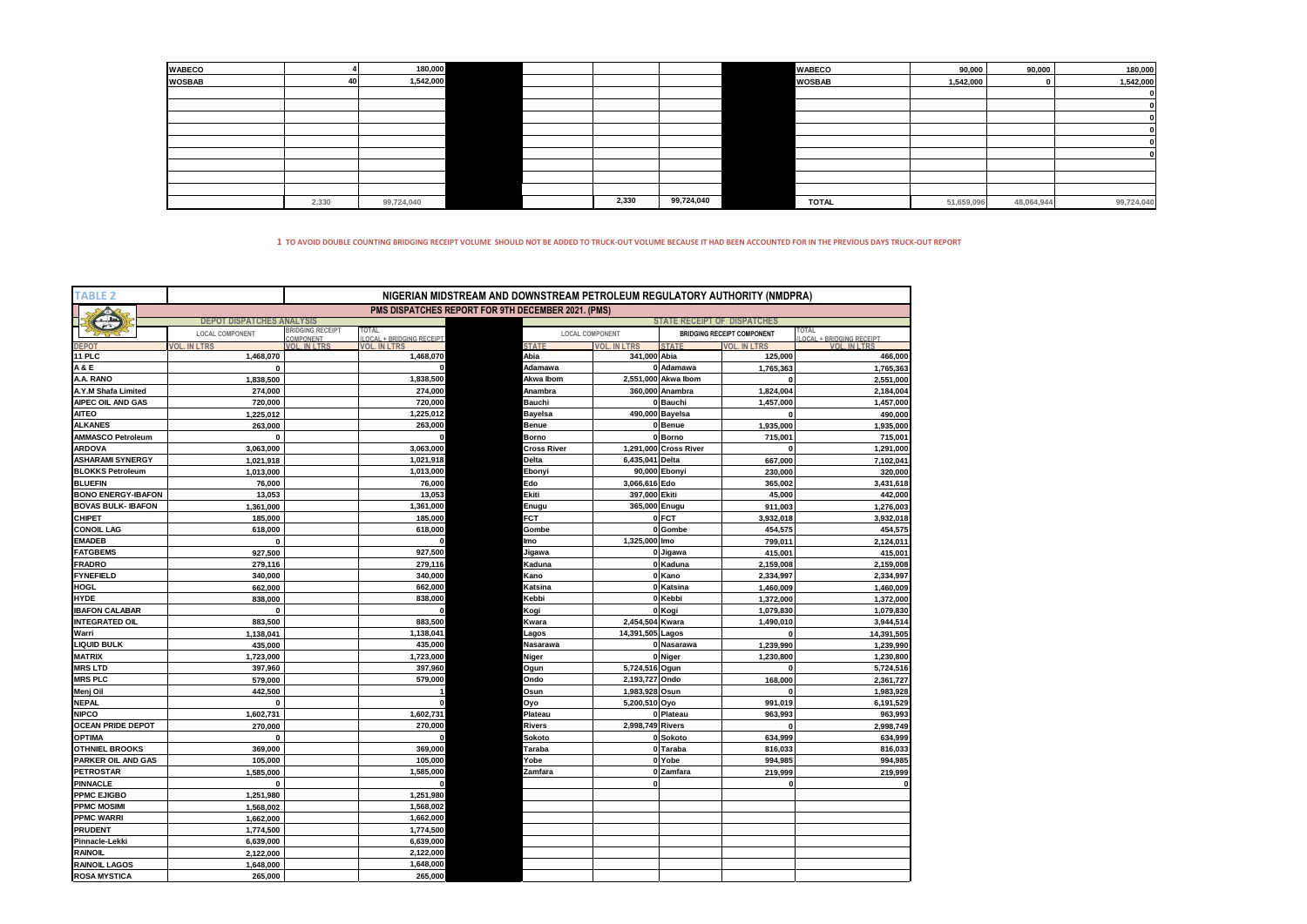| <b>SAMON</b>                | 40,000      |            | 40,000       |              |            |            |            |
|-----------------------------|-------------|------------|--------------|--------------|------------|------------|------------|
| <b>SHEMA PET</b>            | $\mathbf 0$ |            | $\Omega$     |              |            |            |            |
| <b>STALLIONAIRE</b>         | 831,000     |            | 831,000      |              |            |            |            |
| <b>SWIFT</b>                | 933,000     |            | 933,000      |              |            |            |            |
| Stockgap                    | 105,000     |            | 105,000      |              |            |            |            |
| T-TIME                      | 76,947      |            | 76,947       |              |            |            |            |
| <b>TAURUS</b>               | 90,000      |            | 90,000       |              |            |            |            |
| <b>TECHNO</b>               | 123,000     |            | 123,000      |              |            |            |            |
| TOTAL - OVH JV              | 388,017     |            | 388,017      |              |            |            |            |
| <b>TSL</b>                  | 3,709,749   |            | 3,709,749    |              |            |            |            |
| <b>VIRGIN FOREST ENERGY</b> | 1,083,000   |            | 1,083,000    |              |            |            |            |
| <b>WABECO</b>               | 90,000      |            | 90,000       |              |            |            |            |
| <b>WOSBAB</b>               | 1,542,000   |            | 1,542,000    |              |            |            |            |
|                             |             |            |              |              |            |            |            |
|                             |             |            | O            |              |            |            |            |
|                             |             |            |              |              |            |            |            |
|                             |             |            |              |              |            |            |            |
|                             |             |            |              |              |            |            |            |
|                             |             |            |              |              |            |            |            |
|                             |             |            |              |              |            |            |            |
|                             |             |            | O            |              |            |            |            |
| <b>ABA</b>                  |             | 1,014,011  | 1,014,011    |              |            |            |            |
| <b>ENUGU</b>                |             | 2,875,007  | 2,875,007    |              |            |            |            |
| <b>GOMBE</b>                |             | 634,500    | 634,500      |              |            |            |            |
| <b>GUSAU</b>                |             | 2,226,999  | 2,226,999    |              |            |            |            |
| <b>JOS</b>                  |             | 2,014,993  | 2,014,993    |              |            |            |            |
| <b>KADUNA DEPOT</b>         |             | 2,339,006  | 2,339,006    |              |            |            |            |
| <b>KANO</b>                 |             | 5,307,993  | 5,307,993    |              |            |            |            |
| <b>MAIDUGURI</b>            |             | 765,001    | 765,001      |              |            |            |            |
| <b>MAKURDI</b>              |             | 3,069,830  | 3,069,830    |              |            |            |            |
| <b>MINNA</b>                |             | 715,000    | 715,000      |              |            |            |            |
| <b>PPMC BENIN</b>           |             | 365,002    | 365,002      |              |            |            |            |
| <b>PPMC IBADAN</b>          |             | 991,019    | 991,019      |              |            |            |            |
| <b>PPMC ILORIN</b>          |             | 1,490,010  | 1,490,010    |              |            |            |            |
| <b>PPMC ORE</b>             |             | 213,000    | 213,000      |              |            |            |            |
| <b>PPMC WARRI</b>           |             | 667,000    | 667,000      |              |            |            |            |
| <b>SULEJA</b>               |             | 5,783,808  | 5,783,808    |              |            |            |            |
| <b>YOLA</b>                 |             | 2,323,471  | 2,323,471    |              |            |            |            |
|                             |             |            | O            |              |            |            |            |
|                             |             |            |              |              |            |            |            |
|                             |             |            | <sup>0</sup> |              |            |            |            |
| <b>TOTAL</b>                | 51,659,096  | 32,795,650 | 84,454,746   | <b>TOTAL</b> | 51,659,096 | 32,795,650 | 84,454,746 |

## **PLEASE NOTE :**

| <b>TABLE 3</b><br>NIGERIAN MIDSTREAM AND DOWNSTREAM PETROLEUM REGULATORY AUTHORITY (NMDPRA) |                                                                           |                     |                                        |                     |                     |  |  |  |  |
|---------------------------------------------------------------------------------------------|---------------------------------------------------------------------------|---------------------|----------------------------------------|---------------------|---------------------|--|--|--|--|
|                                                                                             | PMS BRIDGING RECEIPT REPORT FOR 9TH DECEMBER 2021. (PMS)<br>$\Rightarrow$ |                     |                                        |                     |                     |  |  |  |  |
|                                                                                             | <b>DEPOT BRIDGING RECEIPT ANALYSIS</b>                                    |                     | STATE DISTRIBUTION OF BRIDGING RECEIPT |                     |                     |  |  |  |  |
| <b>DEPOT</b>                                                                                | <b>NO OF TRUCKS</b>                                                       | <b>VOL. IN LTRS</b> | <b>STATE</b>                           | <b>NO OF TRUCKS</b> | <b>VOL. IN LTRS</b> |  |  |  |  |
| <b>ABA</b>                                                                                  | 21                                                                        | 1,014,011           | Abia                                   |                     | 125,000             |  |  |  |  |
| <b>ENUGU</b>                                                                                | 60                                                                        | 2,875,007           | Adamawa                                | 32                  | 1.540.000           |  |  |  |  |
| <b>GOMBE</b>                                                                                | 14                                                                        | 634.500             | Akwa Ibom                              | 0                   |                     |  |  |  |  |
| <b>GUSAU</b>                                                                                | 48                                                                        | 2.226.999           | Anambra                                | 37                  | 1,824,004           |  |  |  |  |
| <b>JOS</b>                                                                                  | 38                                                                        | 1.524.993           | Bauchi                                 | 31                  | 1,457,000           |  |  |  |  |
| <b>KADUNA DEPOT</b>                                                                         | 53                                                                        | 2,339,006           | <b>Bavelsa</b>                         | 0                   |                     |  |  |  |  |
| <b>KANO</b>                                                                                 | 111                                                                       | 5,307,993           | <b>Benue</b>                           | 41                  | 1,935,000           |  |  |  |  |
| <b>MAIDUGURI</b>                                                                            | 17                                                                        | 765.001             | <b>Borno</b>                           | 16                  | 715,001             |  |  |  |  |
| <b>MAKURDI</b>                                                                              | 65                                                                        | 2.980.000           | <b>Cross River</b>                     | 0                   |                     |  |  |  |  |
| <b>MINNA</b>                                                                                | 16                                                                        | 715.000             | Delta                                  | 15                  | 667,000             |  |  |  |  |
| <b>PPMC BENIN</b>                                                                           | g                                                                         | 365.002             | Ebonyi                                 |                     | 230,000             |  |  |  |  |
| <b>PPMC IBADAN</b>                                                                          | 26                                                                        | 991,019             | Edo                                    |                     | 365,002             |  |  |  |  |
| <b>PPMC ILORIN</b>                                                                          | 38                                                                        | 1,490,010           | Ekiti                                  |                     | 45,000              |  |  |  |  |
| <b>PPMC ORE</b>                                                                             | 5                                                                         | 213,000             | Enugu                                  | 20                  | 911,003             |  |  |  |  |
| <b>PPMC WARRI</b>                                                                           | 15                                                                        | 667.000             | <b>FCT</b>                             | 84                  | 3,932,018           |  |  |  |  |
| <b>SULEJA</b>                                                                               | 126                                                                       | 5,783,808           | Gombe                                  | q                   | 414,500             |  |  |  |  |
| <b>YOLA</b>                                                                                 | 47                                                                        | 2.193.000           | Imo                                    | 16                  | 799.011             |  |  |  |  |
|                                                                                             |                                                                           |                     | Jigawa                                 |                     | 415,001             |  |  |  |  |
|                                                                                             |                                                                           |                     | Kaduna                                 | 49                  | 2,159,008           |  |  |  |  |